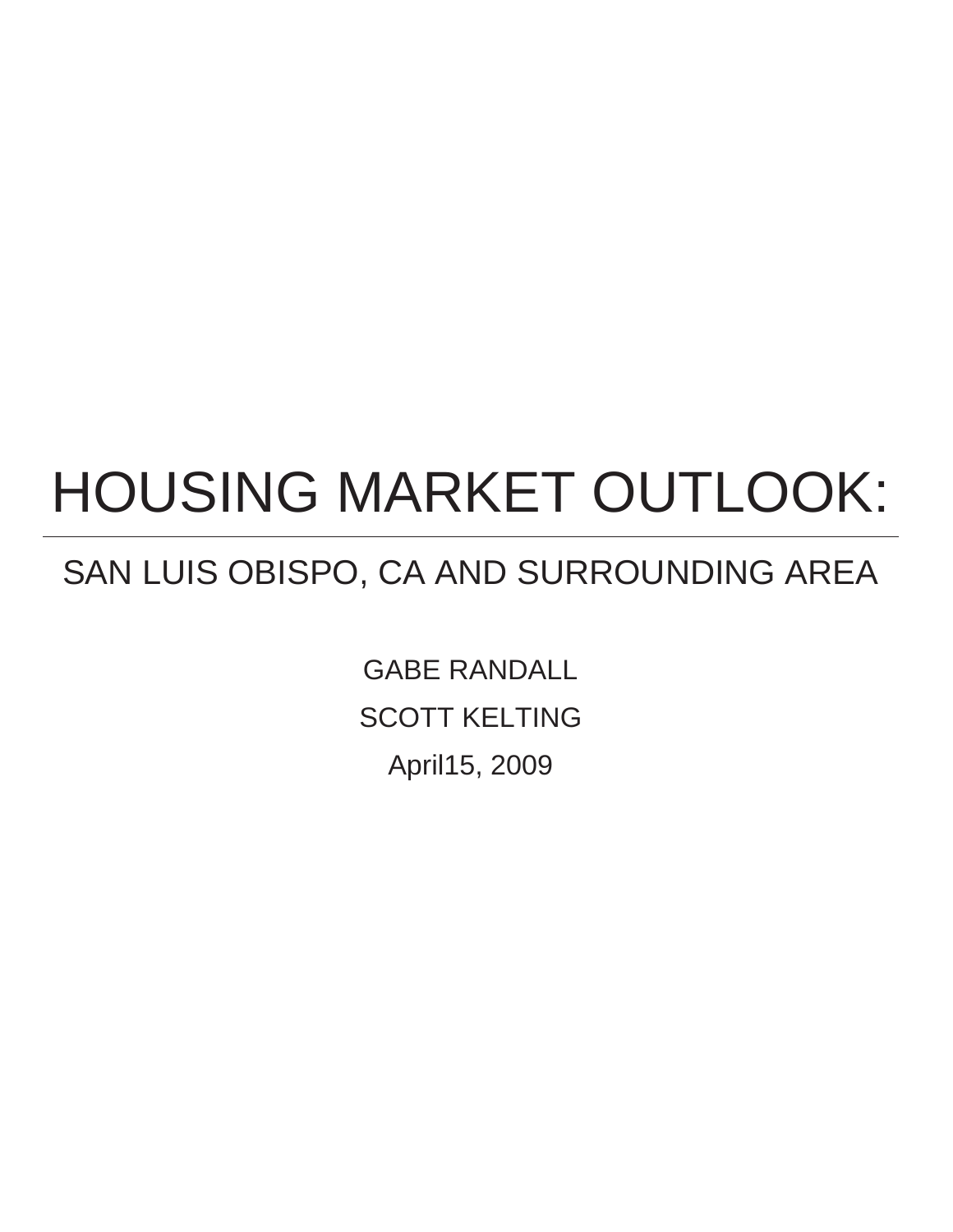#### **2008: A Year in Review**

Starting between 1999 and 2000, national home prices began a period of unprecedented growth, increasing at a pace more than 8 times their annual average until peaking in early 2006. National home prices appreciated over 100% on average during the 6 year period before declining 27% from 2006 through Q4 2008. Markets across the sunbelt, namely Florida, Southern California, and Arizona saw prices appreciate as much as 180 % from 2000 to their peak in 2006; these areas have also declined the fastest and hardest, falling as much as 50% and boasting the highest foreclosure rates in the country.

Chart 1 shows national home price appreciation stayed relatively in line with inflation from 1978 through 1999, appreciating at an average real rate of less than 1% annually. Even the housing booms of the late 70's and 80's stayed within a 20% range from base to peak. This historical trend broke dramatically in 2000 with real home values rising over 100 % in six years at nearly 8% on average per year through 2006.



Source: Office of Federal Housing Enterprise Oversight, HPI Prices. Data through December 2008.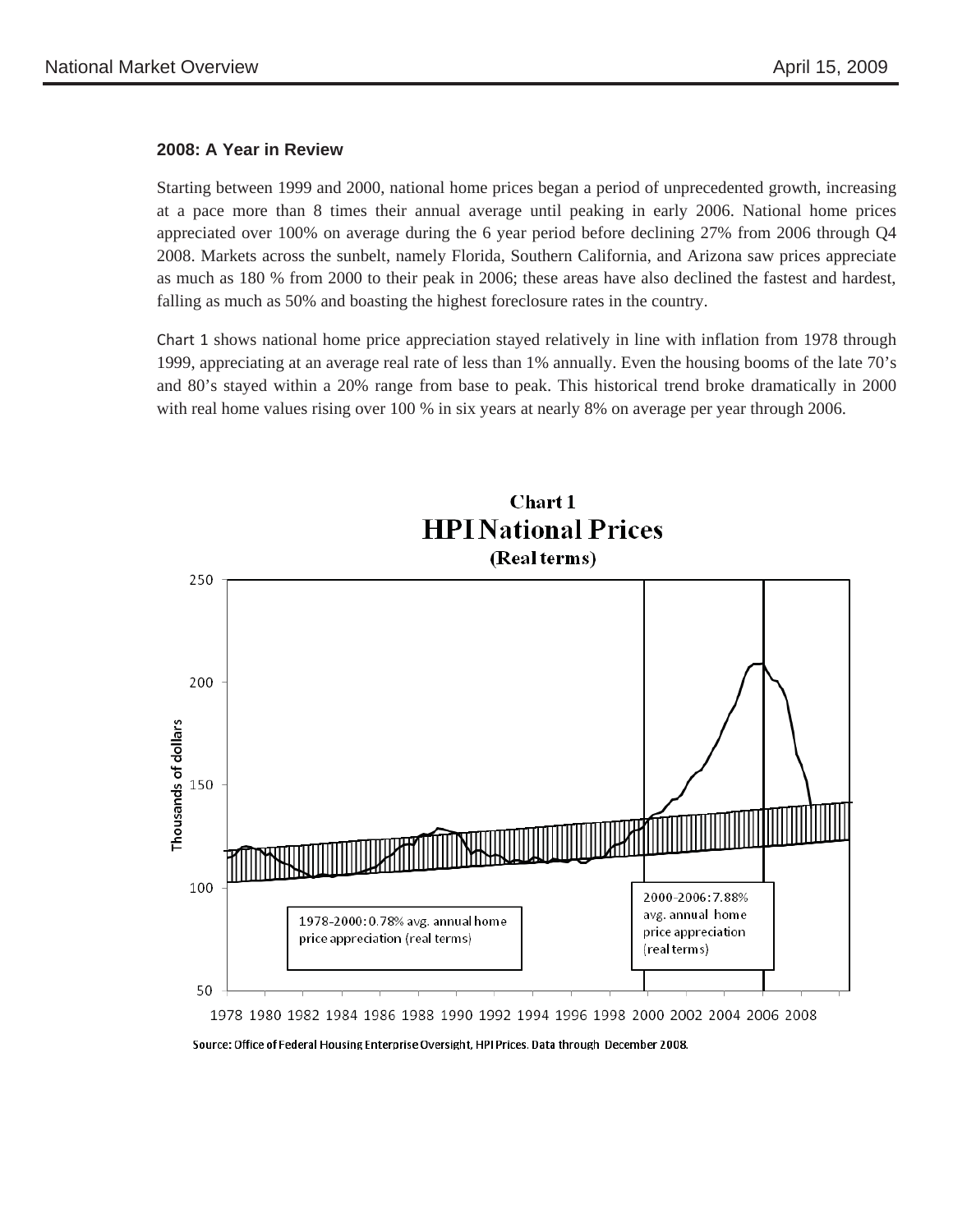Other housing indicators paint the same picture: At the end of 2008, nationwide inventory levels stood at 10 months supply, the highest in more than 20 years; housing starts continued to decline sharply, falling below the lows of the 80's and 90's recessions to levels not seen in at least 30 years. New home sales came to a standstill, falling more than 80 % since their peak to 30 year lows, while existing home sales fell back to their mid 90's levels (a 40 % decline from their '06 peak).

Chart 2 shows existing homes sales in thousands and months of inventory from 1987 through November 2008.



Source: National Association of Realtors, SAAR. Data through November 2008.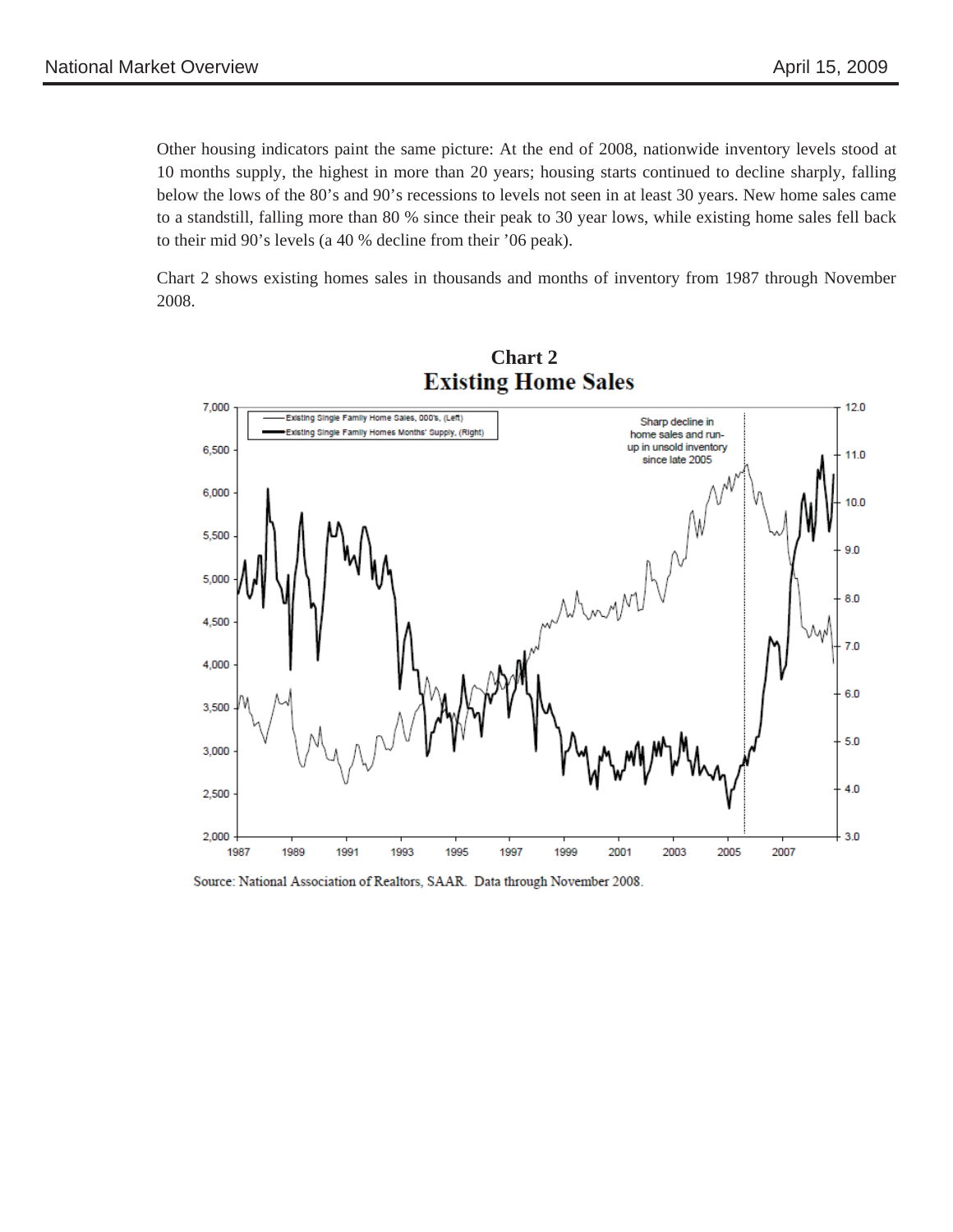#### **2009: Modest Signs of Improvement**

For the first time in three years the national housing market has begun showing signs of improvement. While it's far too early to call a bottom, a number of recent indicators show that we may be close. February data showed that both new and existing home sales increased 4.65% and 5.1% respectively from a month earlier and inventory stayed level at 9.7 months supply. While prices for new homes continued to drop, the average sale price for an existing home remained relatively unchanged, increasing less than 0.5% January to February '09.

Mortage rates and housing affordability present another possible silver lining. Fed policy has driven interest rates to their lowest levels on record, sending rates for 30 year fixed rate morgages as low as 4.78%. This in turn has sent the housing affordability index to all time highs; (a higher index number means housing is more affordable; a lower index number means housing is less affordable.) So, even with housing prices still above average relative to income and inflation, monthly payments for an average loan on a midpriced home are at the lowest levels on record.

 average price-to-rent level using 35 years of data stands at 110 for FHFA and 90 for S&P/Case-Shiller. The ratio's peaked in early 2006 at 145 and 130 respectively. A further sign of improvement comes from the ratio of home prices to rents. Data from both S&P/Case-Shiller and the FHFA show the ratio of rents to home prices at or near average historical levels. The

### **What's Next?**

Although the above data lends reason for optimism, the devil is in the details, and there is good reason to believe that we are not yet out of the woods. Most of the recent exisiting home sales have been due to foreclosures: The National Association of Realtors estimates that up to 45% of existing homes sold in February '09 were distressed properties in or near foreclosure. Further, the majority of these foreclosure sales came from the hardest hit sunbelt areas. Nevada, California, Florida and Arizona for the fourth quarter of 2008 home sales more than doubled over a year earlier; foreclosure sales accounted for most of the increase at over 50% of total sales in most sunbelt states. While sales of homes not in foreclosure have dropped significantly over the past year, distressed property sales have shot up to historic highs, supressing prices in the process as banks rush to get the non performing assets off their books by selling them at huge discounts.

Instead of seeing the normal increase in demand that brought with it the bottom to previous housing downturns, many of todays buyers are investors, buying largely in cash and in the hardest hit areas that have seen 40-50% drops in home values. While inventories have dropped significantly in markets with high foreclosure rates, the majority of the nation currently sits at above 10 month inventory levels, nearly twice the historical average. The trend of most improvement in the worst hit markets should come as little surprise: home prices in sunbelt states have fallen enough to stimulate demand and begin clearing out inventories. Unfortunately, "falling enough", has in many cases been 35-50% compared to a national average decline of 27% from peak to current levels.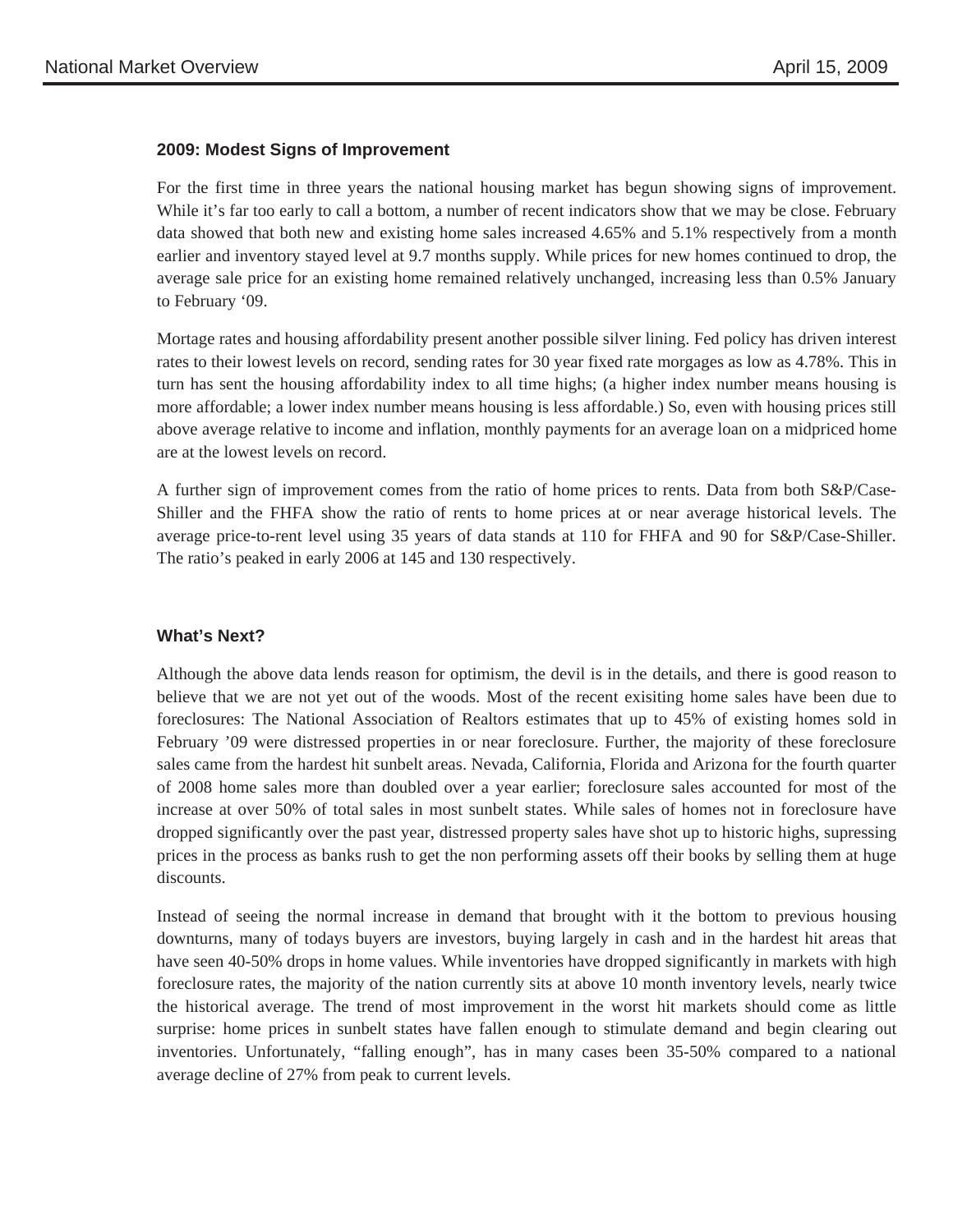So can we expect similar declines to 35-50% across the rest of the country before seeing sales increase enough to reduce inventories to normal levels? Not necessarily. Graph 3 shows historical real price data with a projected trajectory back to the 30 year trendline. A retracement back to the bottom of the trendline would mean a 10% drop from current levels. While this means we likely have further to go before reaching bottom, national price declines similar to those seen in sunbelt states is an unlikely scenario.

Chart 3



Source: Office of Federal Housing Enterprise Oversight, HPI Prices. Data through December 2008.

A drop back to the average appreciation trend range is in line with estimates from most major economists and forecasting firms. To name two, Moody's predicts a further 11% decline nationally and Meredith Whitney, a closely followed bank stock analyst expects a further decline of more than 9%.

Two main variables add uncertainty to these estimates: government intervention, and a deeper than expected recession with prolonged high unemployment. Consensus estimates from the Fed and leading forecasting firms call for a peak national unmeployment level of 10% or less. Currently unemployment stands at 8.5%; since the Great Depression unemployment rose above 10% only once, peaking at 10.4% during the early 80's. If unemployment does rise above the consensus estimate of 10%, foreclsores will likely rise further than expected causing more downward pressure to home prices and extending the housing recession.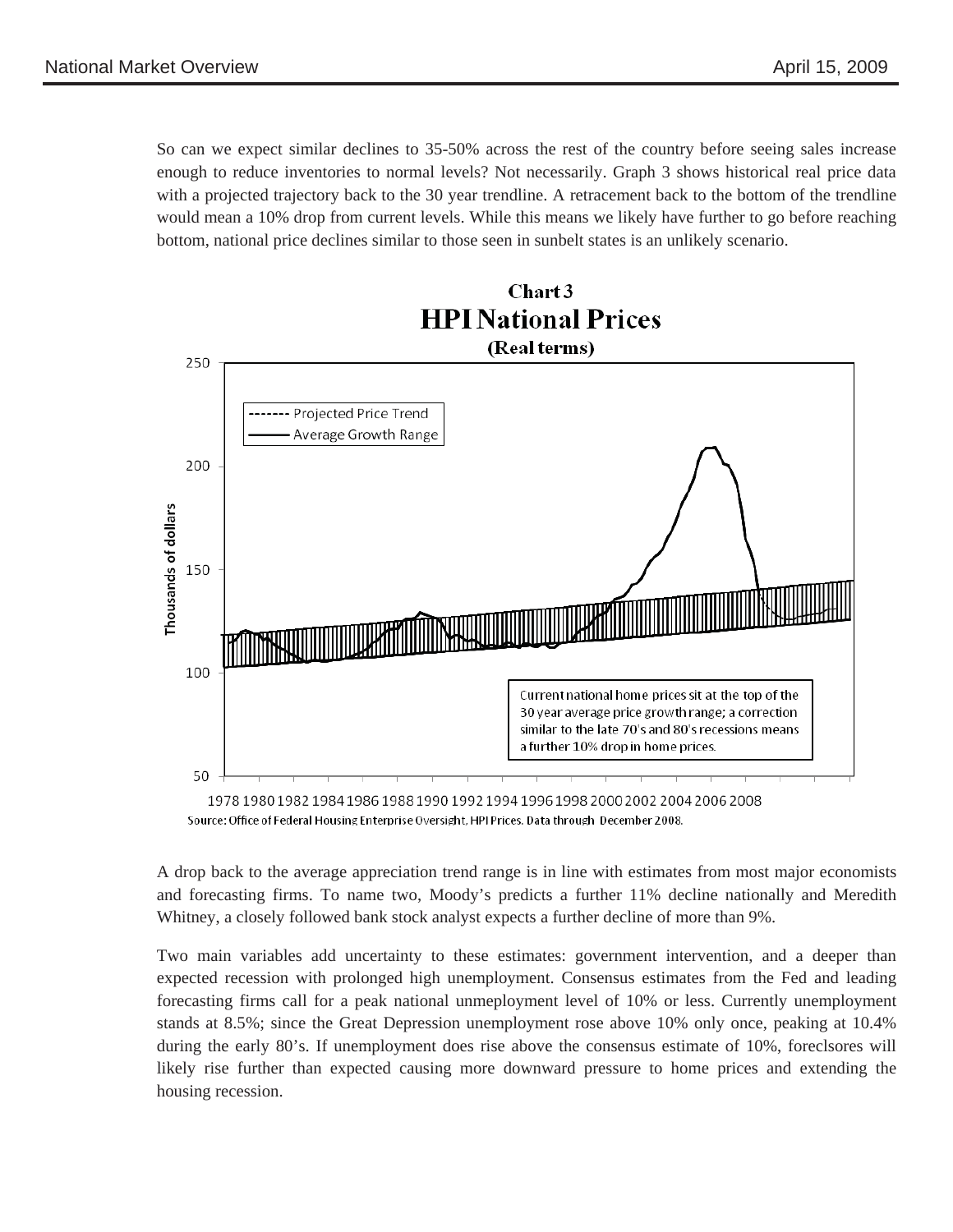Additionally, the effects of the Obama housing stimulus and Fed easing on stabilising home prices are yet unkown. While lower interest rates, fiscal stimulus and legislative changes could help stem foreclosures they could also prolong the housing recession by temporarily propping up prices and interrupting market adjustments. Further policy from Washington to aid the housing market is inevitable, but the specific changes and ultimate affect on home prices is highly unpredicatable. While recent price data shows signs that government intervention has helped, it will take months if not years to see the full result.

It pays to keep things in persepective: the current recesion has repeatedly been called the worst since the Great Depression by government officials and private analysts alike. If this is true, one would expect unemploymet to surpass levels reached during the 1980's. Current home price declines have laregely been fuelled by the housing bubble and subprime crisis, not traditional macroeconomic forces. If we see a longer more drawn out downturn than expected, a second wave of foreclosures on prime loans more akin to past recessions could likely drive prices lower.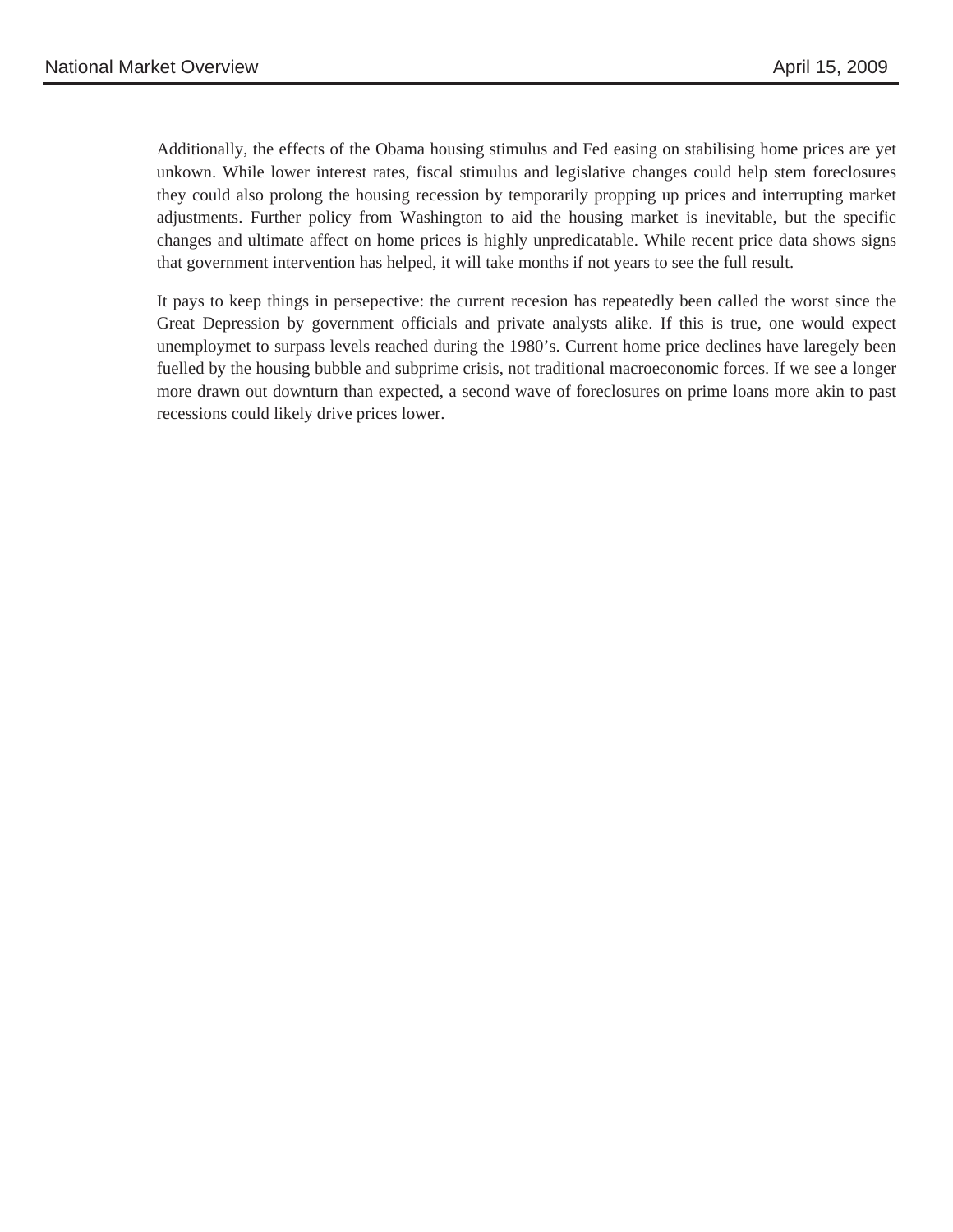#### **Overview:**

On average, home prices in the San Luis Obispo area have fared similarly to the overall California market. Across San Luis Obispo County, prices increased over 175% on average from 2000 to their peak in the second quarter of 2006 and have since declined 30% to current levels. This compares to a 181% increase and 29% decline over the same period for California and 109% vs. 27% Nationally.

Chart 4 displays a comparison of OFHEO data for California, National and San Luis Obispo-Paso housing markets. As the graph illustrates, the price increases and declines in California and SLO –Paso have been significantly steeper than the rest of the Nation.



Note: OFHEO only provides data on home resales for loans through Fannie and Freddie. Local data represents survey area San Luis Obispo - Paso Robles, not San Luis Obispo county.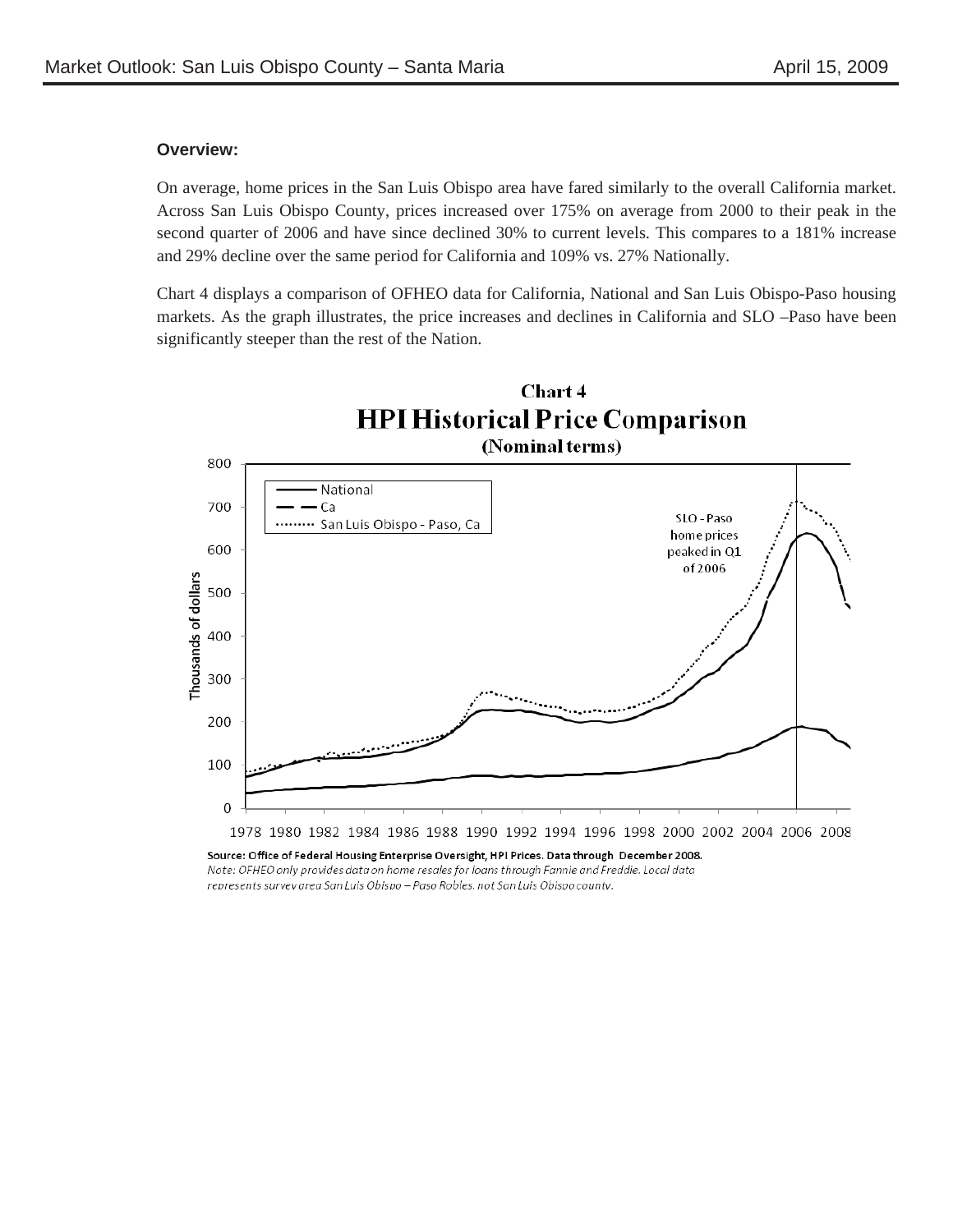While average price declines in San Luis Obispo County have stayed in line with the rest of the state, performance has varied widely between Santa Maria and different areas within SLO County. While Santa Maria has been the hardest hit, dropping 52% from peak levels, San Luis Obispo has declined only a modest 12%. Price declines across the rest of the County are widely within that range, with Paso declining 30%, Arroyo Grande 42% and Pismo 18% from their respective peaks. Chart 5, below shows a comparison of price declines for single family homes in SLO and the surrounding area, from their respective peaks to February 2009 levels.



Source: Central Coast MLS. Data through February 2009.

As Chart 5 clearly shows, prices have fallen the most in the North and South County and have stayed most stable in San Luis Obispo City and the coastal regions. South County and Santa Maria prices have seen the largest percentage drop since their peak, however sales and inventory data show the most signs of stabilization compared to the rest of the region.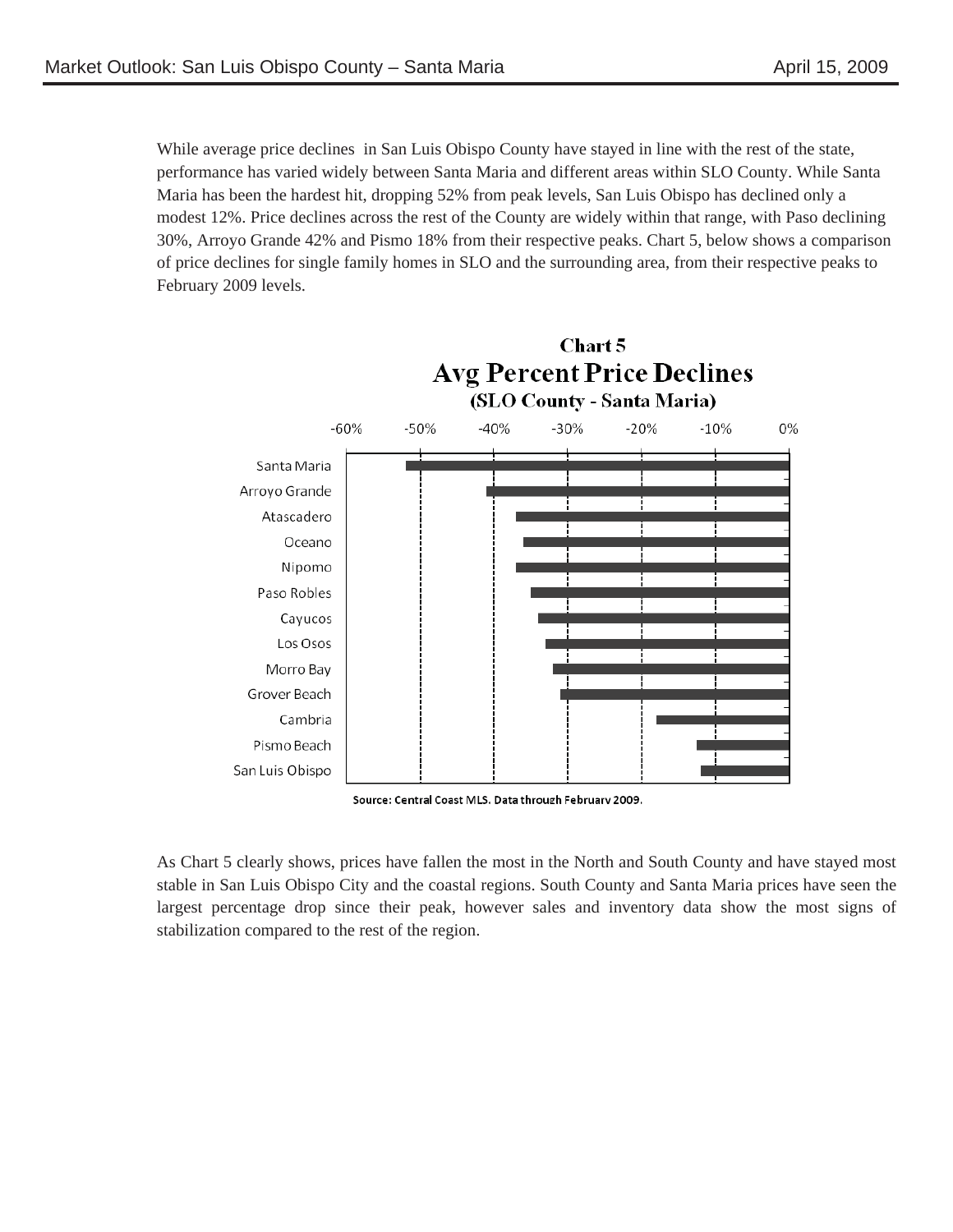Annual sales data for SLO city, Paso and Santa Maria are shown in Chart 6. While SLO prices have stayed relatively stable, combined sales of new and existing homes continue to decline for SLO while Paso and Santa Maria show the most signs of improvement.



 compared to less than 30% for SLO County. The sharp increase in sales for Santa Maria can be attributed to the high percentage of foreclosures compared to SLO County. In 2008, foreclosures accounted for over 75% of total sales in Santa Maria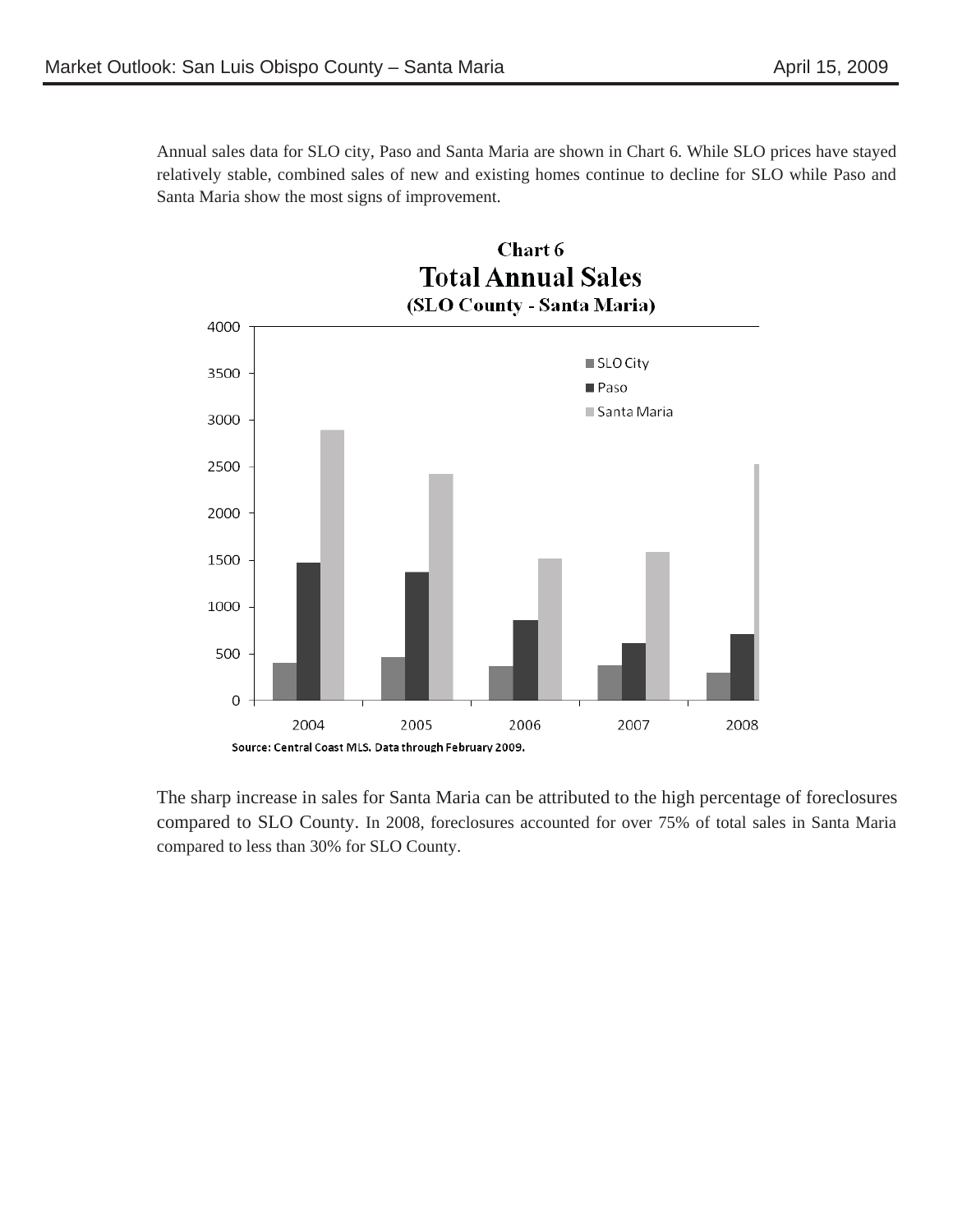Inventory levels for the region confirm sales data. While inventory remains high for San Luis Obispo City and most of SLO County at 8-10 months, Santa Maria inventory has fallen from a high of more than 20 months to less than 3 months in February 2009.



Source: Central Coast MLS. Data through February 2009.

High foreclosure rates and sharp price declines in Santa Maria have sped up inventory reduction compared to SLO County and Paso, bringing inventory well below the County average to levels signalling a buyers market. While Paso has seen higher foreclosures than the County average and sales have begun to pick up, inventory levels still remain high at 8 months.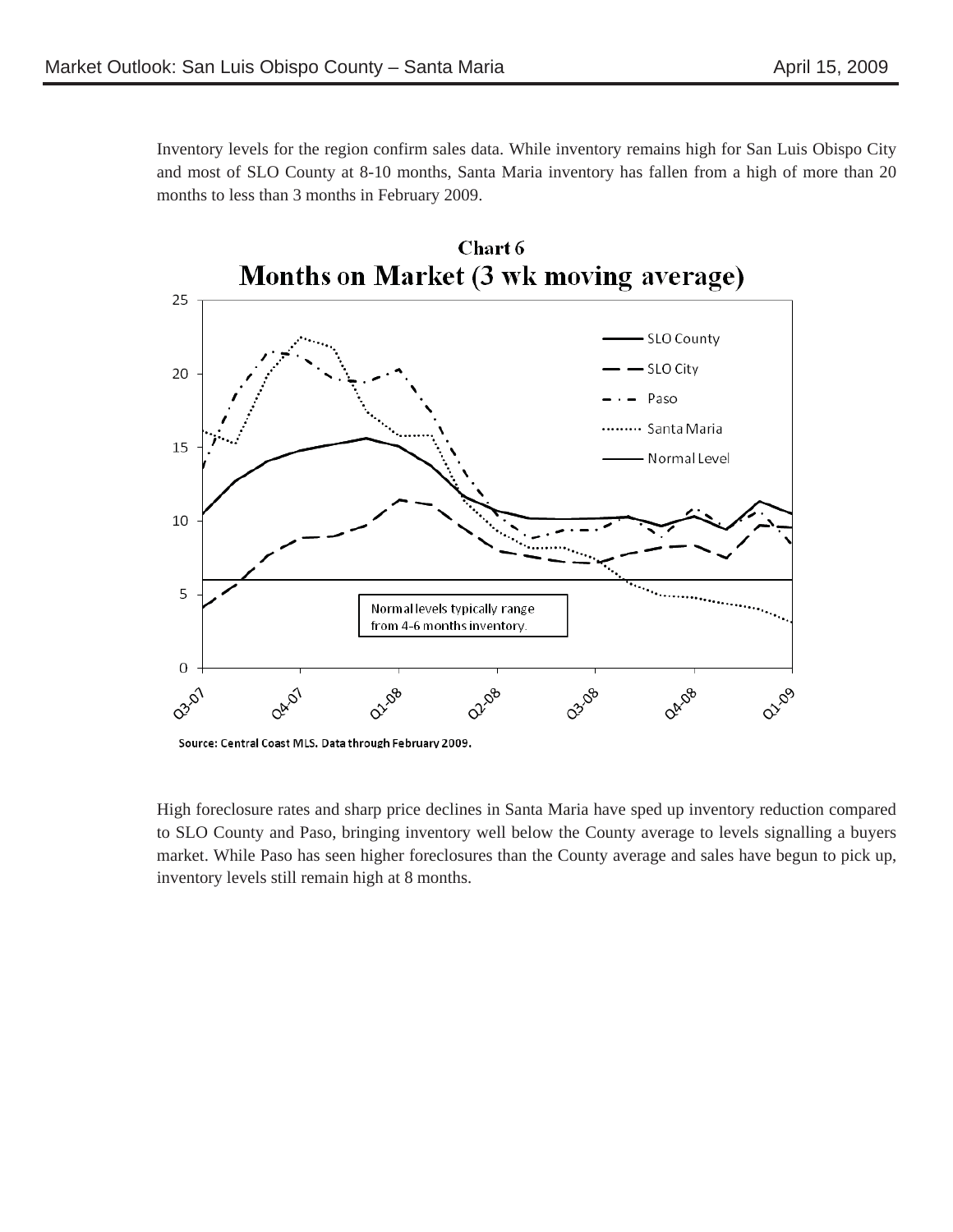#### **What's Next?**

A bottom for the housing market in the San Luis Obispo area depends heavily on the performance of the overall economy during the coming months. With this said, prices in the South County and Santa Maria appear closest to reaching a bottom compared to the surrounding area. Santa Maria prices have fallen back to their '01 levels and are back in line with the historical trend. Prices for SLO County will have to fall on average another 20-35% before reaching '01 levels and coming back in line with their average price trend. Further, for demand to increase enough for inventory to reach the average of 4-6 months, prices for SLO County will likely need to drop further from current levels.

The one exception may be San Luis Obispo City. Unemployment for SLO has seen more stability than the surrounding areas and overall SLO has weathered the current recesion much better than the rest of the state. Home prices around the Cal Poly campus will likely bottom higher than the rest of the county on a percentage basis due to increasing enrollment and high demand for student housing. However, even with this taken into account, prices likely have a ways to go before reaching bottom. As with the rest of the county the key indicator will be inventory reduction. It is highly unlikely that increased demand for student housing alone can reduce inventories to normal levels; prices will have to decline closer to the current national average of 27% before buyers will be willing to enter the market on a large scale.